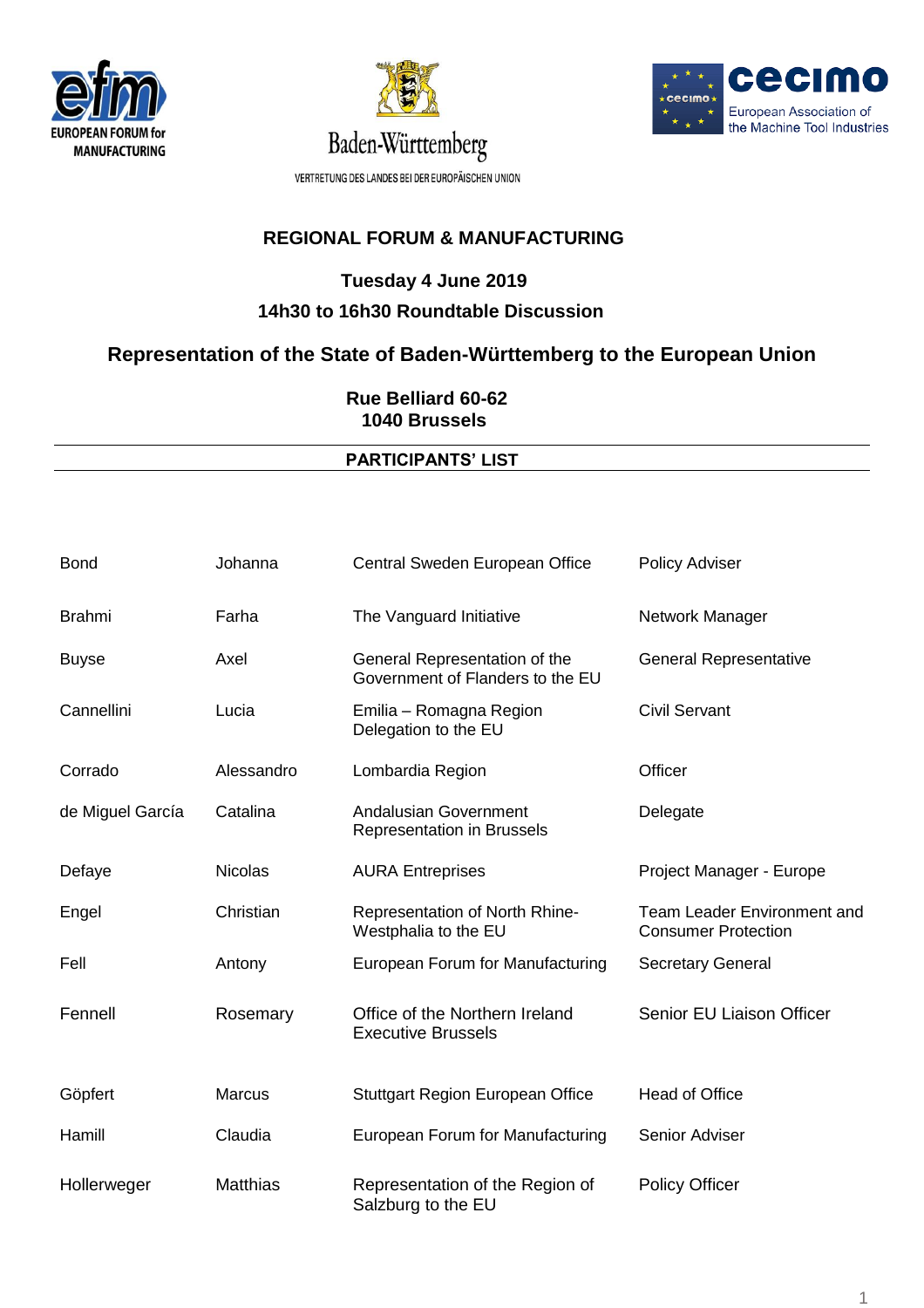





### **Tuesday 4 June 2019 14h30 to 16h30 Roundtable Discussion**

## **Representation of the State of Baden-Württemberg to the European Union**

 **Rue Belliard 60-62 1040 Brussels**

#### **PARTICIPANTS' LIST**

| Jägerhuber     | Fabian      | State of Baden-Württemberg<br>Representation to the EU                              | Policy Officer of the Ministry of<br><b>Economic Affairs</b>               |
|----------------|-------------|-------------------------------------------------------------------------------------|----------------------------------------------------------------------------|
| Jasiolek       | Renata      | Malopolska Region Brussels Office                                                   | <b>Head Office</b>                                                         |
| Jularic        | Mirko       | Representation of the State of<br>North Rhine - Westphalia to the<br>European Union | Head of Department -<br><b>Economic Affairs</b>                            |
| Karlsson       | Martin      | Mid Sweden European Office                                                          | Senior Adviser                                                             |
| Kovaříková     | Veronika    | Delegation of Prague to the EU                                                      | <b>Economic Diplomacy Officer</b>                                          |
| Kutterer       | Cornelia    | Microsoft                                                                           | Senior Director, EU<br>Government Affairs, Privacy,<br>Al & Digital Policy |
| Lapolla        | Massimo     | Piemonte Region                                                                     | Policy Office in R&D and<br>Cohesion                                       |
| Lehmann        | <b>Bodo</b> | State of Baden-Württemberg<br>Representation to the EU                              | Director                                                                   |
| Lindholm       | Pirita      | <b>ERRIN</b> - European Regions<br><b>Research and Innovation Network</b>           | Director                                                                   |
| Lutz-Hermellin | Hortense    | Auvergne-Rhône-Alpes Office                                                         | <b>Head of Office</b>                                                      |
|                |             | <b>ERRIN</b> network                                                                | Vice-Chair                                                                 |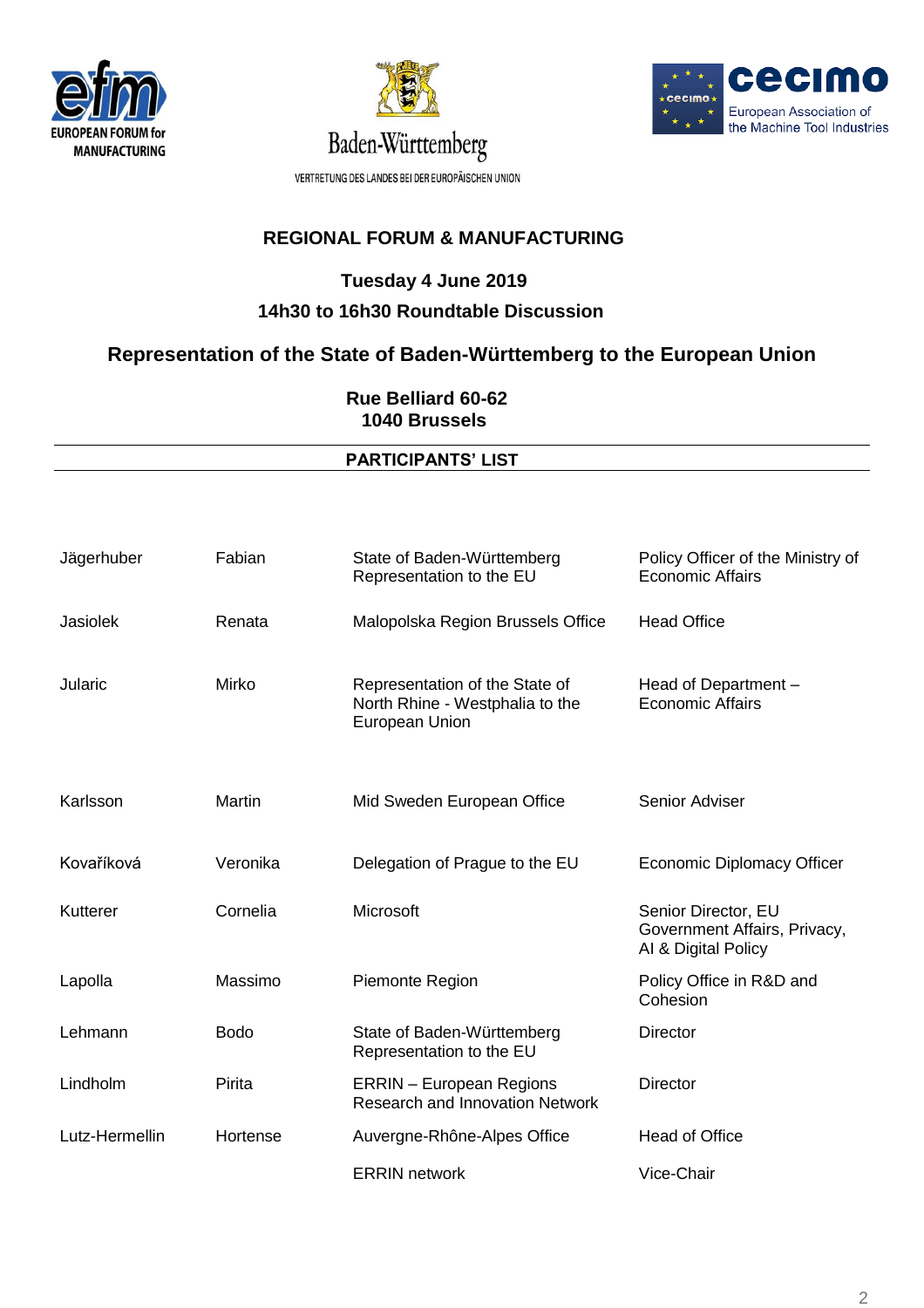





#### **Tuesday 4 June 2019 14h30 to 16h30 Roundtable Discussion**

### **Representation of the State of Baden-Württemberg to the European Union**

 **Rue Belliard 60-62 1040 Brussels**

#### **PARTICIPANTS' LIST**

| Neilson        | Mike      | <b>Scottish Government EU Office</b>                                                                              | <b>Director</b>                                               |
|----------------|-----------|-------------------------------------------------------------------------------------------------------------------|---------------------------------------------------------------|
| Nerantzi       | Evdoxia   | Microsoft                                                                                                         | <b>Government Affairs</b><br>Coordinator                      |
| <b>Nicklas</b> | Mark      | European Commission                                                                                               | Head of Unit DG Growth                                        |
| Norrgard       | Catrine   | Gothenburg European Office                                                                                        | <b>Director</b>                                               |
| Proto          | Yannick   | Occitanie Europe                                                                                                  | <b>Director</b>                                               |
| Püchner        | Petra     | Ministry of Economic Affairs Labour<br>and Housing<br>Baden-Württemberg                                           | <b>Commissioner for Europe</b>                                |
| Quéro          | Manon     | <b>Bureau Europe Grand Est</b>                                                                                    | <b>Policy Officer</b>                                         |
| Renda          | Vincenzo  | CECIMO - European Association of<br>the Machine Tool Industries &<br><b>Related Manufacturing</b><br>Technologies | <b>Innovation Policy Officer</b>                              |
| Richmond       | Caroline  | European Forum for Manufacturing                                                                                  | Coordinator                                                   |
| Seeber         | Richard   | Representation of the European<br>Region Tyrol - South Tyrol -<br>Trentino                                        | <b>Director</b>                                               |
| Serret Aleu    | Meritxell | Government of Catalonia<br>Delegation to the EU                                                                   | Representative of the<br>Government of Catalonia to<br>the EU |
| Stadelmann     | Franziska | Lower Austrian Liaison Office to the<br>EU                                                                        | Adviser                                                       |